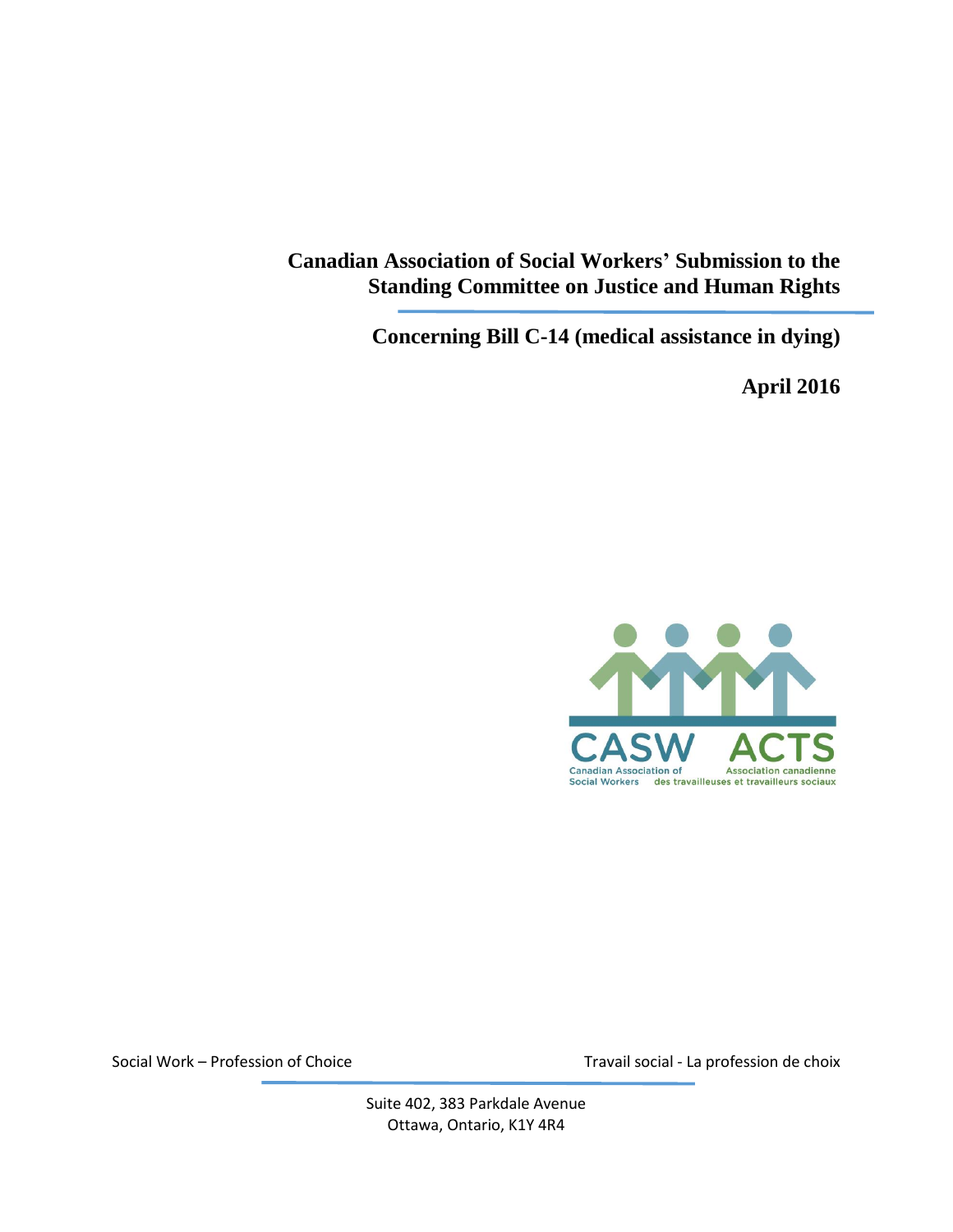

Founded in 1926 the Canadian Association of Social Workers (CASW) is the national association voice for the social work profession.

CASW has adopted a pro-active approach to issues pertinent to social policy/social work. It produces and distributes timely information for its members, and special projects are initiated and sponsored. With its concern for social justice and its continued role in social advocacy, CASW is recognized and called upon both nationally and internationally for its social policy expertise.

The mission of CASW is to promote the profession of social work in Canada and advance social justice. CASW is active in the International Federation of Social Workers (IFSW).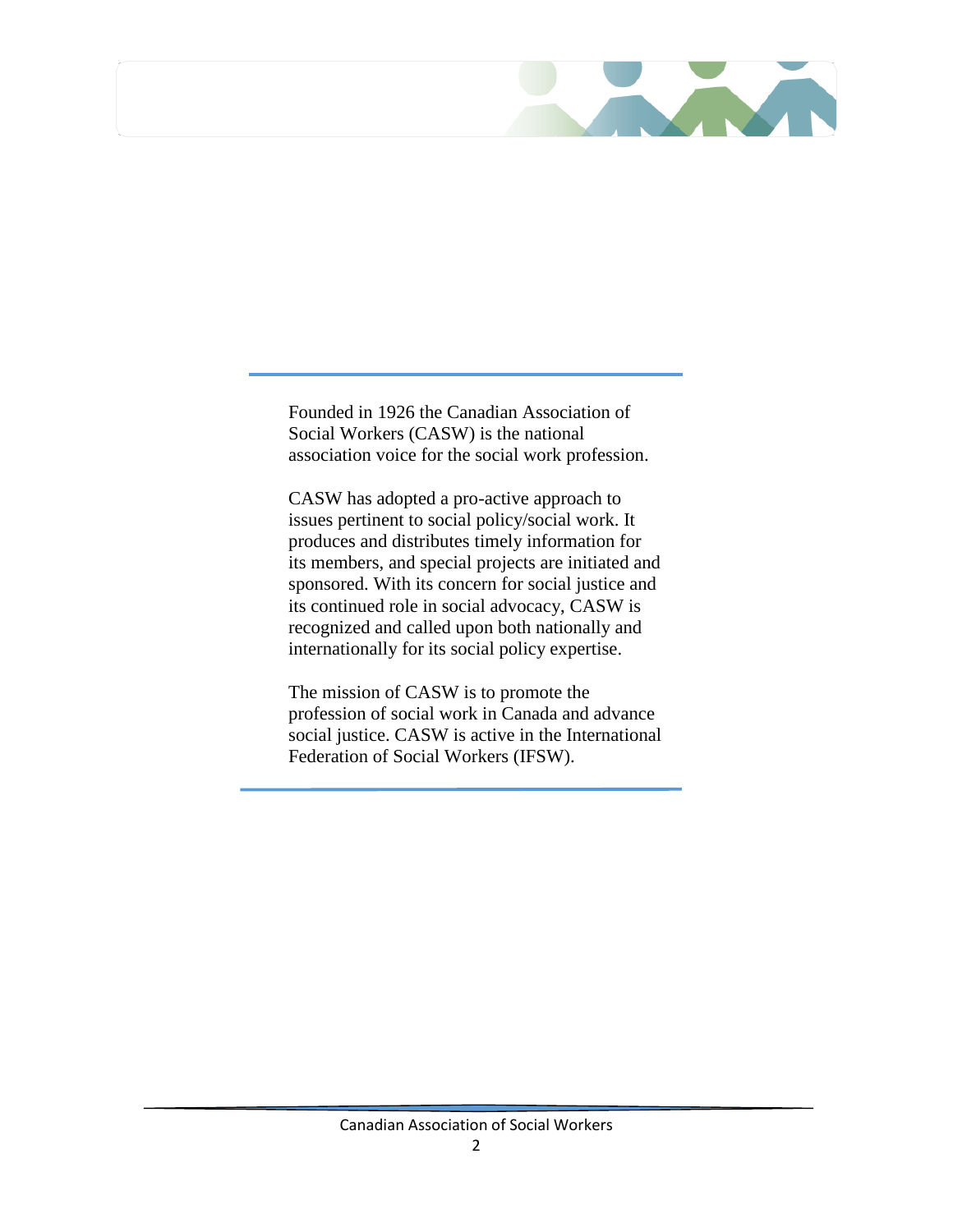## **Concern**

The Canadian Association of Social Workers (CASW) is pleased to be invited to submit this brief on Bill C-14, *Act to amend the Criminal Code and to make related amendments to other Acts (medical assistance in dying)*.

To this end, CASW is concerned about the lack of clarity of the exemption for *persons aiding a practitioner* and *persons aiding a patient* under section 241 (1)(b) of the Criminal Code of Canada, specifically as to how this category may apply to social workers.

Furthermore, Bill C-14 focuses on the provision of medical assistance in dying while offering little insight into the process leading a person to this outcome. CASW is seeking further clarity on Section 241 (1)(a), specifically as to whether social workers who participate in client care leading to the decision to undergo medical assistance in death could be seen as "counsel[ling] a person to die by suicide or abet[ting] a person in dying by suicide," and whether social workers are exempted in this regard.

## **Background**

Although social workers will not be administering or providing a substance to cause death, they will certainly be involved during the process leading to the time of death.

As integral members of interdisciplinary care teams, and often as the only health, mental health, or helping professional available in some rural or remote contexts, social workers must be able to provide therapeutic counselling services, information, supports to clients and clients' families and networks, and/or referrals to service on the subject of medical assistance in dying without fear of criminal consequence.

Social workers must be able to have candid discussions with clients on topics of the clients' choosing to continue providing excellent care. Social workers have always engaged with clients addressing end of life concerns and must be empowered under the Criminal Code in this role.

## **Recommendation**

CASW recommends that Bill C-14 be amended to add or alter the existing bill to provide an exemption for social workers who engage with clients on the subject of medical assistance in dying, whereas 'engage' is defined as the provision of therapeutic counselling services, information, supports to clients and clients' families and networks, and/or referrals to service, so that:

No social worker who engages with a person on the subject of medical assistance in dying, whether preceding or following a person's decision to pursue medical assistance in dying, is party to an offence under Section 214(1), paragraphs (a) and (b) of the Criminal Code and;

No social worker who aids a practitioner or patient by engaging with a person on the subject of medical assistance in dying is party to an offence under Section 241 (1)(b) of the Criminal Code.